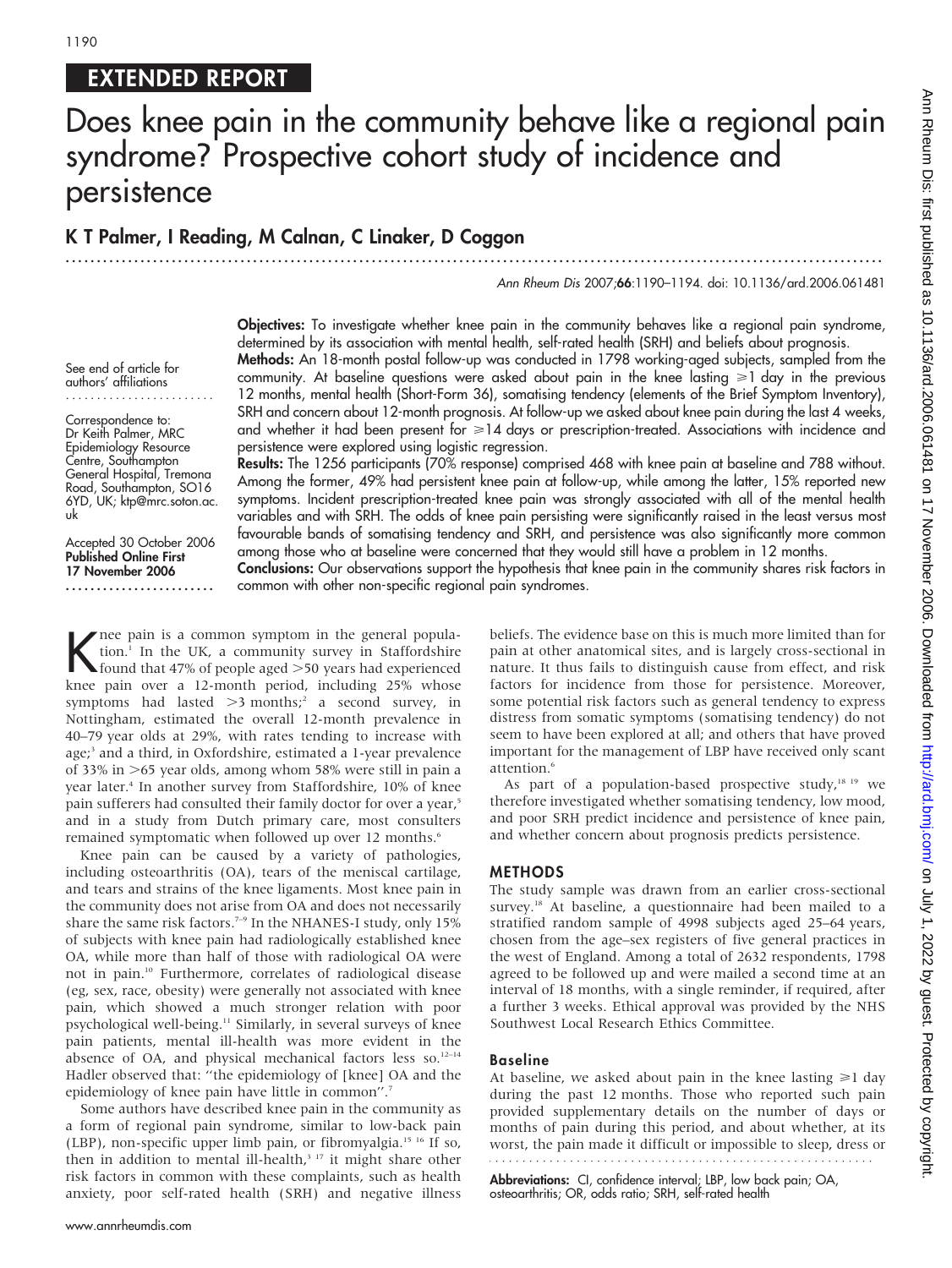| follow-up | Table 1 Characteristics of participants at baseline and |  |  |
|-----------|---------------------------------------------------------|--|--|
|           |                                                         |  |  |

| Characteristic at baseline    | No. at baseline<br>$(n = 1798)$ (%) | No. (%) at follow-up<br>$(n = 1256)$ (%) |
|-------------------------------|-------------------------------------|------------------------------------------|
| Sex:                          |                                     |                                          |
| Male                          | 816 (45)                            | 562 (45)                                 |
| Female                        | 979 (54)                            | 694 (55)                                 |
| Unknown                       | 3(0.2)                              |                                          |
| Age group (years):            |                                     |                                          |
| $<$ 35                        | 236 (13)                            | 131 (10)                                 |
| $35 - 39$                     | 189 (11)                            | 114(9)                                   |
| $40 - 44$                     | 241 (13)                            | 165(13)                                  |
| $45 - 49$                     | 268 (15)                            | 188 (15)                                 |
| $50 - 54$                     | 266 (15)                            | 200 (16)                                 |
| $55 - 59$                     | 354 (20)                            | 274 (22)                                 |
| $\geqslant$ 60                | 244 (14)                            | 184 (15)                                 |
| Knee pain during past         |                                     |                                          |
| $12$ months:                  |                                     |                                          |
| Any                           | 643 (36)                            | 468 (37)                                 |
| $>6$ months                   | 149(8)                              | 107(9)                                   |
| Disabling                     | 88 (5)                              | 61(5)                                    |
| Self-rated health:            |                                     |                                          |
| Fair/poor                     | 247 (14)                            | 148(12)                                  |
| Somatisation score:           |                                     |                                          |
| Worst band                    | 685 (38)                            | 461 (37)                                 |
| SF-36 MH score:               |                                     |                                          |
| Worst band                    | 617 (34)                            | 406 (32)                                 |
| Combined mental health score: |                                     |                                          |
| Worst band                    | 345 (19)                            | 216 (17)                                 |

do household tasks. Subsequently those with knee pain at baseline were subcategorised according to whether symptoms were "frequent" (present for  $\geq 6$  months in aggregate over the past year) or ''disabling'' (interfering with all three of sleeping, dressing and performing household tasks). Similar information was collected for LBP.

The initial questionnaire also included items on mental health, SRH and (in those with symptoms) concern about prognosis. Specifically, we assessed low mood using the mental health subscale of the Short-Form 36 (SF-36 MH),<sup>20</sup> tendency to somatise using elements of the Brief Symptom Inventory, $21$ and SRH using the question ''In general would you say your health is ... excellent/very good/good/fair/poor?".<sup>22</sup> For low mood and somatising tendency, subjects were categorised into three bands representing thirds of the distribution of scores for all subjects. In addition, as described more fully elsewhere,<sup>19</sup> we created a composite mental health variable (composite mental health score) in three bands, based on the joint distribution of  $SF-36$  MH and somatising tendency bands (worst  $=$  top third of both scales; best = bottom third of both scales; intermediate = other combinations). These questionnaire items have been assessed previously in various settings<sup>23-25</sup> and found by us to have predictive validity for regional pain at other sites.<sup>19</sup>

Finally, at baseline, we asked about occupation and whether a typical working day involved lifting weights  $\geq 25$  kg by hand, kneeling or squatting for  $>1$  h, climbing a ladder, or digging and shovelling.

#### Follow-up

The second questionnaire asked about knee pain lasting  $\geq 1$  day during the last 4 weeks of follow-up, including: (a) ''any'' knee pain; (b) "frequent" knee pain (ie, present for  $\geq 14$  days during the past 4 weeks); and (c) ''prescription-treated'' knee pain (knee pain for which prescription treatment had been taken during the past 4 weeks). All three outcomes were considered in analyses of persistence and incidence.

Subjects who were free of knee pain at baseline contributed to the analysis of risk factors for incidence, while those who

had symptoms at baseline were included in the analysis of persistence. Associations with baseline characteristics were assessed by logistic regression with adjustment for potential confounders, and findings were expressed as odds ratios (ORs), with associated 95% confidence intervals (CIs). All models were adjusted a priori for the general practice from which the subject was recruited and for age (in seven bands) and sex, both of which are potential risk factors for incidence and persistence.<sup>2 6 17 26 27</sup> Additionally, in analyses of persistence, we explored the impact of adjusting also for frequency of knee pain and disability for everyday tasks at baseline. However, as these features could lie on the causal pathway between mental health/beliefs and persistence of symptoms we present our findings both with and without this adjustment.

Finally, we performed two sensitivity analyses to test the robustness of our findings. As some knee pain could have been referred from the lower back, we repeated the main analyses for the subset of respondents with no LBP in the past 12 months at baseline. In addition, among those in work, we explored the effect of adjusting for social class (manual versus non-manual) and occupational physical activities at baseline (lifting weights, kneeling/squatting, climbing and digging/shovelling, defined as above).

All analyses were conducted using STATA version 9.2.

## RESULTS

Table 1 provides details of the response.<sup>19</sup> Usable responses were returned by 1256 (70%) of the subjects who were sent a followup questionnaire. Respondents, although somewhat older than those mailed (mean age 49 vs. 48 years), differed little by sex, frequency and severity of pain at baseline, SRH or indices of mental health. The final sample comprised 468 subjects with knee pain in the 12 months before baseline and 788 who were free of this symptom.

Persistence was common in the former group: 49% (95% CI 44%–53%) reported knee pain at follow-up, including 22% with frequent and 21% with prescription-treated knee pain (table 2). Incident symptoms were less common—15% for any knee pain and <5% for frequent and prescription-treated knee pain.

Table 3 shows the relation of incident knee pain to SRH and mental health at baseline. The odds of ''any'' knee pain and ''frequent'' knee pain were raised 1.4–1.8-fold in those in the worst band compared with the best band of each variable. Individual risk estimates were generally not significant at the 5% level, although in each case an exposure–response gradient was suggested. Associations with incident prescription-treated pain were stronger, although based on smaller numbers and with wider confidence intervals, and p values for trend were all statistically significant at the 1% level. Thus, for SF-36 MH (worst versus best band) the OR was 4.2 (95% CI 1.6 to 11.3), and it was similarly elevated for somatising tendency (OR 3.1,

Table 2 Prevalence of knee pain in the last 4 weeks of follow-up according to pain status at baseline

|                        | Knee pain in last 4 weeks of follow-up |                                 |          |      |                                                    |           |                           |
|------------------------|----------------------------------------|---------------------------------|----------|------|----------------------------------------------------|-----------|---------------------------|
| Knee<br>pain at        | Any                                    |                                 | Frequent |      | <b>Prescription treated</b>                        |           |                           |
| baseline*              |                                        | n % (95% CI)                    |          |      | n % (95% CI)                                       | $n\%$     | $(95%$ CI)                |
| absent<br>$(n = 788)$  | 1.51                                   | Knee pain 119 (12.7 to 17.8) 30 |          | 3.8  | $(2.6 \text{ to } 5.4)$                            | 34<br>4.3 | $(3.0 \text{ to } 6.0)$   |
| present<br>$(n = 468)$ | 48.5                                   |                                 |          | 21.8 | Knee pain 227 (43.9 to 53.1) 102 (18.1 to 25.8) 96 | 20.5      | $(16.9 \text{ to } 24.5)$ |
|                        |                                        |                                 |          |      |                                                    |           |                           |

\*Pain in the knee in the previous 12 months.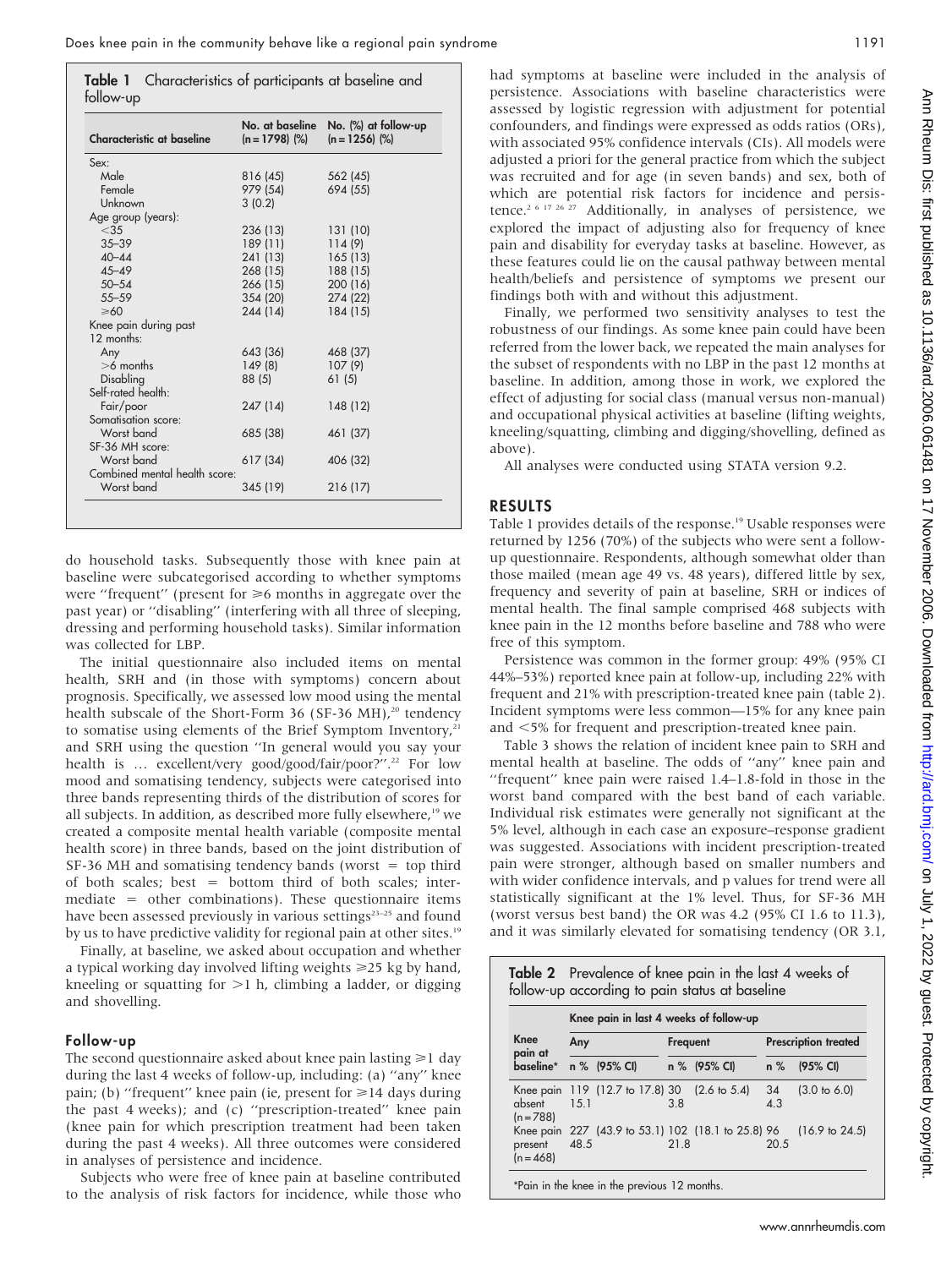Table 3 Associations of new onset knee pain with SRH and mental health at baseline

|                                                           |                   | Knee pain in last 4 weeks at follow-up |                                             |                     |                              |  |
|-----------------------------------------------------------|-------------------|----------------------------------------|---------------------------------------------|---------------------|------------------------------|--|
|                                                           |                   | Any knee pain                          |                                             | knee pain           | <b>Prescription-treated</b>  |  |
| Characteristic at<br>baseline                             | No. in<br>sample* | No.<br>with<br>pain                    | OR (95% CI)                                 | No.<br>with<br>pain | OR (95% CI)                  |  |
| <b>SRH</b><br>Excellent<br>Good/very<br>good<br>Fair/poor | 125<br>586<br>75  | 17<br>86<br>16                         | 1.0<br>$1.1$ (0.6 to<br>1.91<br>1.6 (0.7 to | None<br>24<br>10    | $1.0+$<br>2.7(1.2)           |  |
| Somatising<br>tendency score                              |                   |                                        | 3.4                                         |                     | 6.2                          |  |
| <b>Best</b><br>Intermediate                               | 285<br>240        | 35<br>34                               | 1.0<br>$1.1$ (0.7 to<br>1.81                | 7<br>6              | 1.0<br>$1.0$ (0.3 to<br>3.21 |  |
| Worst                                                     | 239               | 46                                     | 1.6(1.0 to<br>2.7                           | 18                  | 3.1(1.2)<br>8.0              |  |
| SF-36 MH score                                            |                   |                                        |                                             |                     |                              |  |
| Best<br>Intermediate                                      | 323<br>213        | 42<br>34                               | 1.0<br>$1.3$ (0.8 to<br>2.2                 | 6<br>8              | 1.0<br>1.9 (0.6 to<br>5.7    |  |
| Worst                                                     | 244               | 40                                     | 1.4(0.9)<br>2.3                             | 18                  | 4.2 (1.6 to<br>11.3          |  |
| Combined mental<br>health score                           |                   |                                        |                                             |                     |                              |  |
| <b>Best</b><br>Intermediate                               | 172<br>477        | 21<br>70                               | 1.0<br>1.2 (0.7 to<br>2.1                   | 3<br>16             | 1.0<br>$1.8$ (0.5 to<br>6.5  |  |
| Worst                                                     | 117               | 24                                     | 1.8 (0.9 to<br>3.4                          | 12                  | 5.2 (1.4 to<br>20.1)         |  |

Separate models were constructed for each row variable. All risk estimates were adjusted for age (in seven bands), sex and practice. SRH, Self-rated health.

\*A few respondents failed to answer all the questions.

-As no subjects with prescription-treated knee pain reported ''excellent'' SRH, the baseline for comparison was redefined as ''good/very good'' SRH.

95% CI 1.2 to 8.0) and for combined mental health score (OR 5.2, 95% CI 1.4 to 20.1).

Table 4 summarises the equivalent findings for persistence of knee pain. Only a weak association was found with SF-36 MH, but associations with the other variables were stronger, and all worst versus best band comparisons were significant at the 5% level with positive exposure–response relationships. ORs ranged from 2.4 to 14.4, being especially strong for SRH (frequent and prescription-treated knee pain) and combined mental health score (''any'' and prescription-treated knee pain). Adjustment for frequency of knee pain and the presence of associated disability at baseline (Model 2) only weakened associations slightly.

Table 5 shows relations between persistence of knee pain and concern about prognosis. After adjustment for age, sex and practice, the odds of persistent pain were increased about threefold in subjects who were concerned that their knee pain would still be a problem in 12 months time (Model 1). ORs were little changed after additional adjustment for frequency of knee pain and report of disability at baseline (Model 2), and for Model 2 factors plus combined mental health score (Model 3).

Finally, in two sets of sensitivity analyses we explored the effects of excluding subjects with LBP at baseline and of adjusting for occupational physical activities. The former analyses were based on 354 subjects without and 156 with knee pain at baseline. Associations with SRH and indices of mental health were, if anything, strengthened in this analysis. Thus, for example, the OR for somatising tendency (worst

versus best band) was 2.7 (95% CI 1.2 to 6.0) for incidence of "any" knee pain and 5.3 (95% CI 1.8 to 15.4) for persistence of "any" knee pain, as compared with ORs of 1.6 and 3.6, respectively, for the whole sample. Our occupational analysis was based on 613 workers without knee pain and 328 workers with knee pain at baseline. Several of the physical risk factors we inquired about showed univariate associations with knee pain incidence (especially kneeling or squatting  $>1$  h/day and being a manual worker) or knee pain persistence (especially climbing a ladder); however, associations with SRH and the mental health variables were only slightly lower when social class and all of the physical occupational risk factors were added to the main regression models and the analyses for tables 3–5 repeated (data available on request).

## **DISCUSSION**

Our findings indicate that incidence and persistence of knee pain in working age adults from the general community are both significantly associated with low mood, tendency to somatise, and poor SRH, and that concern over prognosis is a determinant of persistence. Associations tended to be stronger for more severe outcomes, and to exhibit exposure–response relations. Somatising tendency was a stronger predictor of persistence than low mood. Although physical activities at work were moderate independent risk factors for incidence and persistence, they did not confound or explain the associations with mental health or health beliefs.

Knee pain is likely to follow a relapsing and recurring course for many individuals, and this poses challenges in the definition of incidence and persistence. For each outcome we looked for symptoms during the final 4 weeks of follow-up. For incidence, we also required subjects to be free of symptoms for the 12 months prior to baseline (rather than the past 4 weeks, as in some other studies), to distinguish new episodes from ongoing symptoms. Persistence was defined in terms of symptoms at baseline and follow-up; it should be recognised, however, that some subjects may have enjoyed symptom-free periods in between.

Our findings need to be judged in the context of several strengths and weaknesses of study design. The original sampling frame (patients registered with British general practices) is likely to have been representative of the general population in the area studied (almost everyone in Britain registers with a family doctor). The sample size was fairly large, and the follow-up rate was reasonable at 70%. Furthermore, responders and drop-outs were similar in terms of the main study factors of interest. Although the final study sample represented only a minority of those canvassed at the initial cross-sectional phase, we have no reason to expect responders to be unrepresentative of the population at large in terms of longitudinal associations between mental health and knee pain. It also seems unlikely that selective response at baseline and at follow-up could bias findings so as to create artefactually the multiple exposure–response relationships observed. Also, to the extent that the survey was presented to participants as a general study of aches and pains in the community, in which knee pain was not a particular focus, they are likely to have blinded to the main hypotheses tested here.

One weakness was that respondents with knee pain were not subject to radiological investigation or detailed clinical assessment. A second was that no space could be allotted, in a broad questionnaire about multisite regional pain, to certain risk factors (body mass index and past history of knee injury) that ideally would have been controlled for in analysis. The former is a clear limitation, but we believe the impact of the latter to be slight. The relation of knee pain to physical mechanical factors seems less strong in those without OA (probably the majority of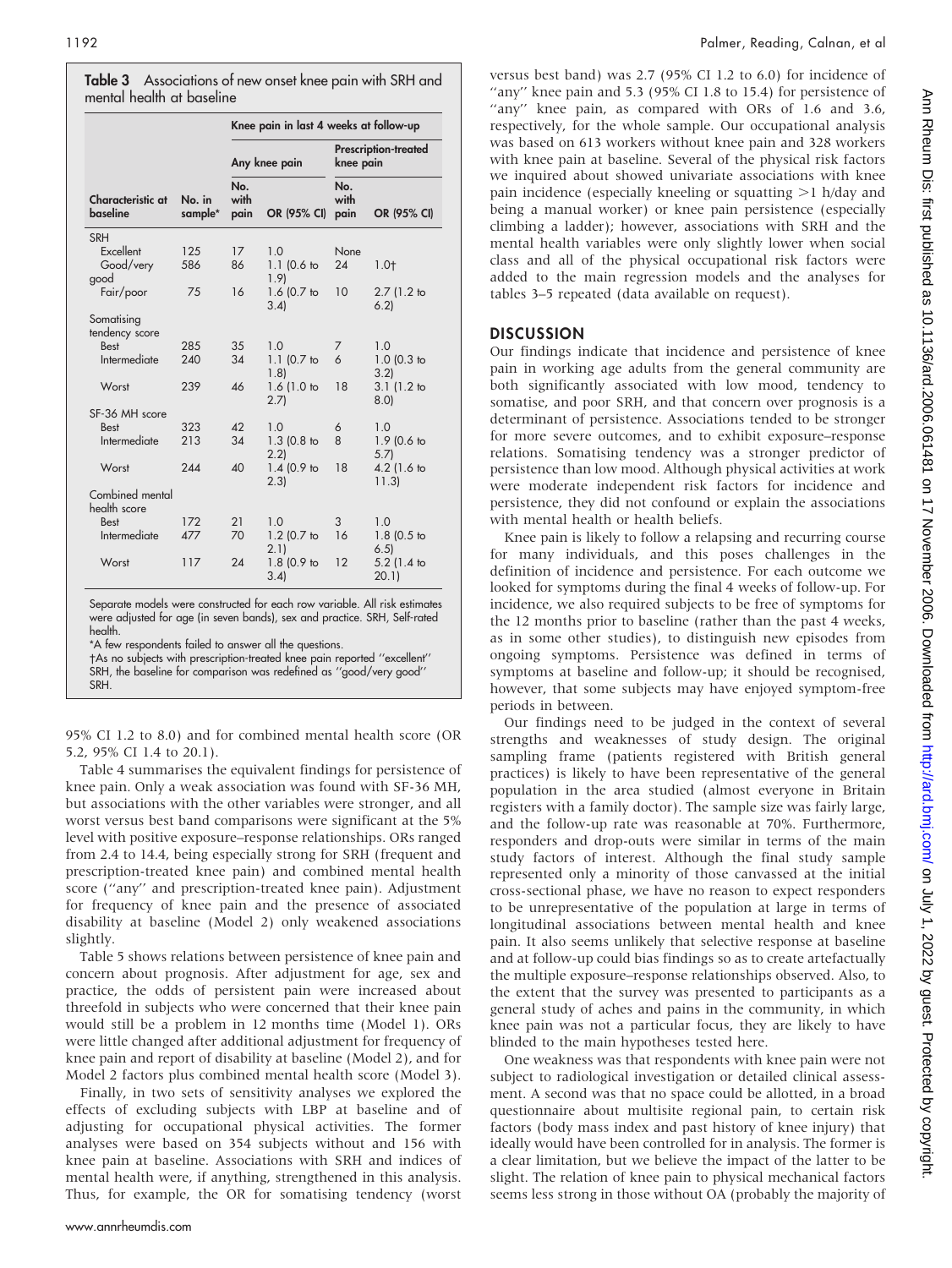Table 4 Associations of persistence of knee pain with selfrated health and mental health at baseline

|                                                                                                                                       | Knee pain in last 4 weeks at follow-up |                                          |                                                   |  |  |
|---------------------------------------------------------------------------------------------------------------------------------------|----------------------------------------|------------------------------------------|---------------------------------------------------|--|--|
|                                                                                                                                       | No with                                | Model 1                                  | Model 2                                           |  |  |
| Characteristic at<br>baseline                                                                                                         | pain/No                                | in sample OR (95% CI)                    | OR (95% CI)                                       |  |  |
| "Any" knee pain<br>Self-rated health                                                                                                  |                                        |                                          |                                                   |  |  |
| Excellent                                                                                                                             | 17/45                                  | 1.0                                      | 1.0                                               |  |  |
| Good/very good                                                                                                                        | 157/348                                | 1.2 (0.6 to 2.3)                         | 1.2 (0.6 to 2.3)                                  |  |  |
| Fair/poor                                                                                                                             | 52/73                                  | 3.4 (1.5 to 7.7)                         | 2.8 (1.2 to 6.7)                                  |  |  |
| Somatising tendency score                                                                                                             |                                        |                                          |                                                   |  |  |
| <b>Best</b><br>Intermediate                                                                                                           | 25/90<br>61/140                        | 1.0<br>$1.9$ (1.1 to 3.5)                | 1.0<br>1.7 (0.9 to 3.2)                           |  |  |
| Worst                                                                                                                                 | 131/222                                | $3.6$ (2.1 to 6.3)                       | $3.2$ (1.8 to 5.7)                                |  |  |
| SF-36 MH score                                                                                                                        |                                        |                                          |                                                   |  |  |
| <b>Best</b>                                                                                                                           | 77/168                                 | 1.0                                      | 1.0                                               |  |  |
| Intermediate<br>Worst                                                                                                                 | 60/133<br>86/162                       | $1.0$ (0.6 to 1.6)<br>$1.4$ (0.9 to 2.1) | $1.0$ (0.6 to 1.6)<br>$1.3$ (0.8 to 2.1)          |  |  |
| Combined mental health                                                                                                                |                                        |                                          |                                                   |  |  |
| score                                                                                                                                 |                                        |                                          |                                                   |  |  |
| <b>Best</b>                                                                                                                           | 11/48                                  | 1.0                                      | 1.0                                               |  |  |
| Intermediate                                                                                                                          | 151/306                                | $3.5$ (1.7 to 7.3)                       | 2.8 (1.3 to 6.0)                                  |  |  |
| Worst                                                                                                                                 | 55/99                                  | 4.3 (1.9 to 9.7)                         | 3.4 (1.5 to 7.8)                                  |  |  |
| Frequent knee pain<br>Self-rated health                                                                                               |                                        |                                          |                                                   |  |  |
| Excellent                                                                                                                             | 3/45                                   | 1.0                                      | 1.0                                               |  |  |
| Good/very good                                                                                                                        | 68/348                                 | 2.9 (0.8 to 9.7) 2.7 (0.7 to 9.7)        |                                                   |  |  |
| Fair/poor                                                                                                                             | 31/73                                  |                                          | 7.8 (2.1 to 28.7) 5.8 (1.4 to 23.5)               |  |  |
| Somatising tendency score                                                                                                             |                                        |                                          |                                                   |  |  |
| <b>Best</b><br>Intermediate                                                                                                           | 10/90<br>28/140                        | 1.0<br>$1.8$ (0.8 to 3.9)                | 1.0<br>1.5 (0.6 to 3.6)                           |  |  |
| Worst                                                                                                                                 | 61/222                                 | $2.8$ (1.3 to 5.8)                       | $2.3$ (1.1 to 5.3)                                |  |  |
| SF-36 MH score                                                                                                                        |                                        |                                          |                                                   |  |  |
| <b>Best</b>                                                                                                                           | 36/168                                 | 1.0                                      | 1.0                                               |  |  |
| Intermediate                                                                                                                          | 25/133                                 | $0.9$ (0.5 to 1.6)                       | $0.8$ (0.4 to 1.5)                                |  |  |
| Worst<br>Combined mental health                                                                                                       | 41/162                                 | $1.2$ (0.7 to 2.1)                       | 1.1 $(0.6 \text{ to } 2.1)$                       |  |  |
| score                                                                                                                                 |                                        |                                          |                                                   |  |  |
| <b>Best</b>                                                                                                                           | 6/48                                   | 1.0                                      | 1.0                                               |  |  |
| Intermediate                                                                                                                          | 66/306                                 | 1.8 (0.7 to 4.5)                         | 1.1 $(0.4 \text{ to } 3.1)$                       |  |  |
| Worst                                                                                                                                 | 27/99                                  | $2.4$ (0.9 to 6.6)                       | $1.5$ (0.5 to 4.5)                                |  |  |
| Prescription-treated knee<br>pain                                                                                                     |                                        |                                          |                                                   |  |  |
| Self-rated health                                                                                                                     |                                        |                                          |                                                   |  |  |
| Excellent                                                                                                                             | 2/45                                   | 1.0                                      | 1.0                                               |  |  |
| Good/very good                                                                                                                        | 58/348                                 |                                          | 3.5 (0.8 to 15.4) 3.5 (0.7 to 16.2)               |  |  |
| Fair/poor                                                                                                                             | 36/73                                  |                                          | 14.4 (3.1 to 67.1) 12.1 (2.4 to 60.9)             |  |  |
| Somatising tendency score<br><b>Best</b>                                                                                              | 8/90                                   | 1.0                                      | 1.0                                               |  |  |
| Intermediate                                                                                                                          | 18/140                                 | $1.3$ (0.5 to 3.2)                       | 1.1 $(0.4 \text{ to } 2.9)$                       |  |  |
| Worst                                                                                                                                 | 65/222                                 | 3.4 (1.5 to 7.7)                         | 2.9 (1.2 to 6.9)                                  |  |  |
| SF-36 MH score                                                                                                                        |                                        |                                          |                                                   |  |  |
| <b>Best</b>                                                                                                                           | 26/168                                 | 1.0                                      | 1.0                                               |  |  |
| Intermediate<br>Worst                                                                                                                 | 29/133<br>39/162                       | $1.5$ (0.8 to 2.8)<br>$1.5$ (0.8 to 2.7) | $1.5$ (0.8 to 3.0)<br>1.4 $(0.7 \text{ to } 2.6)$ |  |  |
| Combined mental health                                                                                                                |                                        |                                          |                                                   |  |  |
| score                                                                                                                                 |                                        |                                          |                                                   |  |  |
| Best                                                                                                                                  | 3/48                                   | 1.0                                      | 1.0                                               |  |  |
| Intermediate                                                                                                                          | 59/306                                 | 3.4 (1.0 to 11.9) 2.7 (0.8 to 9.9)       |                                                   |  |  |
| Worst                                                                                                                                 | 29/99                                  |                                          | 5.5 (1.5 to 20.0) 4.0 (1.0 to 15.5)               |  |  |
| Separate models were constructed for each row variable.<br>In Model 1 risk estimates were adjusted for age, sex and general practice. |                                        |                                          |                                                   |  |  |

In Model 2, risk estimates were adjusted for age, sex, general practice and characteristics of pain at baseline (frequency and associated disability).

our study sample); confounding could only explain associations with psychological risk factors if uncontrolled variables were common and important risk factors for knee pain, and were unequally distributed between exposure groups according to the dose–response gradients we found. This seems unlikely.

A more plausible explanation of the findings is that most cases of knee pain in the community behave like LBP and nonspecific upper limb pain, in sharing the characteristics and associations of regional pain syndromes. Thus persistence of LBP has been associated with poor SRH,<sup>28 29</sup> fear-avoidance Table 5 Associations of persistent knee pain with concern over prognosis

|                                                                           | Knee pain in last 4 weeks of follow-up |                          |                          |  |  |  |
|---------------------------------------------------------------------------|----------------------------------------|--------------------------|--------------------------|--|--|--|
|                                                                           | Any                                    | Frequent                 | Prescription-<br>treated |  |  |  |
| Concerned knee pain<br>will still be a problem<br>in 12 months $(n, %)$ : |                                        |                          |                          |  |  |  |
| <b>No</b>                                                                 | 24/95                                  | 6/95                     | 5/95                     |  |  |  |
|                                                                           | (25%)                                  | (6%)                     | (5%)                     |  |  |  |
| Yes                                                                       | 202/367                                | 96/367                   | 91/367                   |  |  |  |
|                                                                           | (55%)                                  | (26%)                    | (25%)                    |  |  |  |
| OR (95% CI)                                                               |                                        |                          |                          |  |  |  |
| Model 1                                                                   | 3.3                                    | 4.6                      | 5.4                      |  |  |  |
|                                                                           | $(2.0 \text{ to } 5.5)$                | $(1.9 \text{ to } 11.0)$ | $(2.1 \text{ to } 14.1)$ |  |  |  |
| Model 2                                                                   | 2.7                                    | 2.6                      | 3.8                      |  |  |  |
|                                                                           | $(1.6 \text{ to } 4.6)$                | $(1.1 \text{ to } 6.5)$  | $(1.4 \text{ to } 10.2)$ |  |  |  |
| Model 3                                                                   | 2.7                                    | 3.2                      | 6.2                      |  |  |  |
|                                                                           | $(1.5 \text{ to } 4.8)$                | $(1.2 \text{ to } 8.7)$  | $(1.8 \text{ to } 21.2)$ |  |  |  |

In Model 1 risk estimates were adjusted for age, sex and practice. In Model 2 risk estimates were adjusted for age, sex, practice, and characteristics of pain at baseline (frequency and associated disability). In Model 3 risk estimates were adjusted for age, sex, practice, characteristics of pain at baseline (frequency and associated disability), and combined mental health score.

beliefs,<sup>30</sup> pessimism over prognosis,<sup>31 32</sup> depression,<sup>28</sup> and somatising tendency,<sup>28</sup> while incident LBP pain has been linked with poor SRH<sup>33</sup> and poor SF-36 MH;<sup>34</sup> our data imply that similar basic relationships hold for incidence and persistence of pain at the knee.

Direct support for this inference from other sources is limited. In contrast to LBP, there have been few studies of incident knee pain in the community,<sup>16 35</sup> and none of the persistence of knee pain as such, although there have been a few investigations of persistent pain in established cases of OA from the community.13 16 17 Few knee pain studies have explored mental health and belief variables as potential risk factors. Indeed, we believe this to be the first community-based cohort study of mental health factors, self-rated health, beliefs and incident knee pain. The findings on somatising tendency as a predictor of incidence and persistence also appear to be novel. However, two studies have reported that self-efficacy beliefs (negative self-beliefs about performance capability) are longitudinal predictors of decline in function,<sup>17 35</sup> and one follow-up study of established knee OA suggested that poor SF-36 MH predicts a poor functional outcome at 18 months.17 A recent study among knee pain consulters from Dutch primary care found also that somatic distress (assessed by the short version of the Four Dimension Symptom Questionnaire) was a significant predictor of less favourable changes in pain intensity at 3 and 12 months, and less favourable function at 12 months.<sup>6</sup>

Our findings also agree with several cross-sectional studies involving community samples. Thus, in a postal survey of 4057 adults from Nottingham, the odds of knee pain were doubled, and those of disabling knee pain raised 4.7-fold in subjects with poor SF-36 MH;<sup>3</sup> in a cohort of newly employed workers, the odds of knee pain in the past month were doubled in those with psychological distress (General Health Questionnaire score  $\geq 3$ vs.  $0$ );<sup>36</sup> in the cross-sectional phase of the current study, we reported strong associations between somatising tendency and disabling or chronic knee pain;<sup>18</sup> and among 374 subjects from a study of ageing in Baltimore, anxiety scores were associated with a lifetime history of knee pain, with differences confined to those with normal radiological findings.<sup>10</sup> However, crosssectional studies reveal little about cause and effect. Thus, Hannan et al found it ''unclear whether anxiety is a risk factor